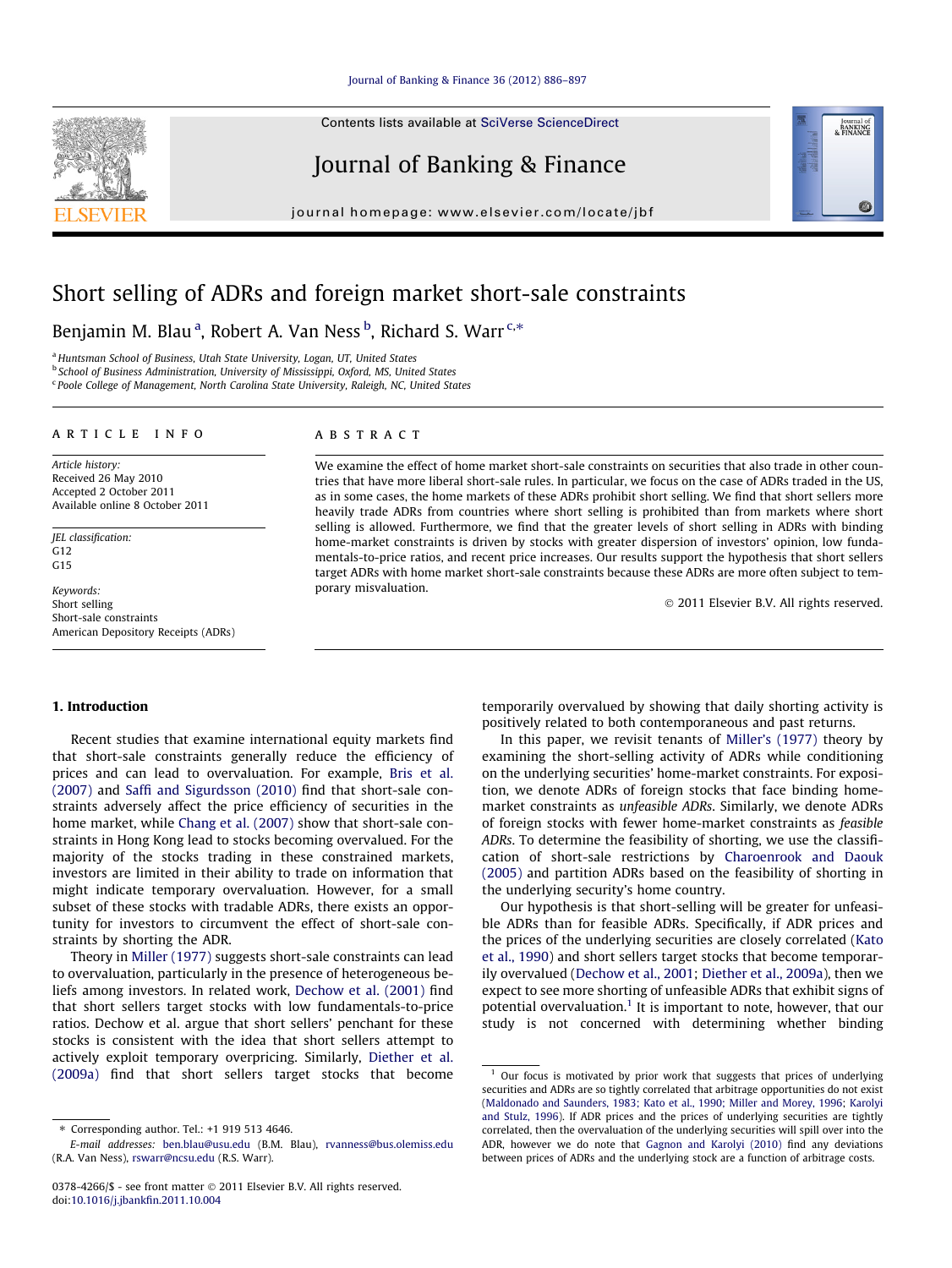home-market constraints lead to overvaluation in the underlying security, per se. Nor does our study examine whether the shorting of ADRs can reduce overvaluation caused by home-market constraints.<sup>2</sup>

To examine the role that overvaluation plays in the short selling of ADRs with binding home-market constraints, we investigate three signals of overvaluation that are discussed in prior work. First, we examine whether short sellers who target stocks with greater heterogeneity among investors' opinions do so more frequently for unfeasible ADRs.<sup>3</sup> Second, we test whether short sellers' penchant for stocks with low fundamentals-to-price ratios, shown in [Dechow et al. \(2001\),](#page--1-0) is stronger for unfeasible ADRs. Finally, we determine whether the contrarian behavior of short sellers, documented in [Diether et al. \(2009a\),](#page--1-0) is more pronounced for unfeasible ADRs.

We begin our tests by comparing the shorting activity of feasible ADRs to the shorting activity of unfeasible ADRs. Consistent with our hypothesis, univariate results show that shorting of unfeasible ADRs is more than 40% higher than shorting of feasible ADRs. In multivariate tests these results persist and are robust to controls for a variety of factors that influence the level of shortselling and suggest that ADR shorting activity depends, in part, on the existence of short-sale prohibitions in the ADR's underlying home market.

Next, we examine whether short sellers' attraction to overvalued securities is stronger for unfeasible ADRs than for feasible ADRs. Uniformly, our results show that short sellers' proclivity to target securities with (i) high levels of heterogeneity in investor's opinions, (ii) low fundamentals-to-price ratios, and (iii) recent increases in price is greater for unfeasible ADRs than for feasible ADRs. These results indicate that not only do short sellers circumvent home-market constraints by trading ADRs, but short sellers' propensity to do so is increasing in the likelihood that the ADR is temporarily overvalued based on the signals discussed above.

A natural extension of our analysis is to examine the common negative relation between current short selling and subsequent security returns ([Senchack and Starks, 1993; Aitken et al., 1998;](#page--1-0) [Desai et al., 2002; Ackert and Athanassakos, 2005; Boehmer](#page--1-0) [et al., 2008](#page--1-0); [Diether et al., 2009a](#page--1-0)). Theory in [Diamond and Verrec](#page--1-0)[chia \(1987\)](#page--1-0) posits that when constraints become binding, prices adjust less quickly to negative information. If shorting ADRs provide a mechanism that mitigates the effect of constraints, then the common negative relation between current short sales and subsequent returns should be stronger for unfeasible ADRs than for feasible ADRs. In our final set of tests, we find that short selling of unfeasible ADRs is better at predicting negative returns than short selling of feasible ADRs. In economic terms, we show that the return predictability contained in short sales of unfeasible ADRs is between two to three times greater than the return predictability in short sales of feasible ADRs. Combined with earlier findings, these results suggest that, not only do ADRs provide a mechanism to bypass the effects of binding home-market constraints, but the information contained in shorting is also greater for ADRs with these constraints.

### 2. Literature review and hypothesis development

#### 2.1. The theory and evidence on the impact of short sale constraints

[Miller \(1977\)](#page--1-0) argues that short-sale constraints can lead to overvaluation in the presence of heterogeneous beliefs. This overvaluation occurs because the constraints restrict pessimistic traders and as a result, prices only reflect the opinions of the optimistic traders. Since Miller's work, a number of studies find that short-sale constraints adversely affect market quality in the  $US.<sup>4</sup>$ 

In a rational expectations framework, [Diamond and Verrecchia](#page--1-0) [\(1987\)](#page--1-0) show that prices of stocks that face short-sale restrictions are slower to adjust to negative information than stocks without such restrictions. Direct tests of the [Miller \(1977\)](#page--1-0) and Diamond and Verrecchia hypotheses are performed by [Jones and Lamont](#page--1-0) [\(2002\)](#page--1-0), who use data from the early part of the 20th century to show that short-sale restricted stocks tend to have high valuations and low subsequent returns. This finding indicates that these stocks are overpriced. Similarly, [Asquith et al. \(2005\)](#page--1-0) and [Nagel](#page--1-0) [\(2005\)](#page--1-0) show that short-sale constrained stocks underperform, but argue that for the vast majority of stocks, short-sale constraints are not binding. $5$  A similar argument is also made by [D'Avolio \(2002\)](#page--1-0) and [Boehmer et al. \(2008\).](#page--1-0)

In other studies of the US markets, researchers find that while short-sale constraints adversely affect market quality [\(Asquith](#page--1-0) [and Meulbroek, 1995; Danielsen and Sorescu, 2001; Alexander](#page--1-0) [and Peterson, 2008; Diether et al., 2009b;](#page--1-0) [Boulton and Braga-Alves,](#page--1-0) [2008](#page--1-0)), short sellers can assist in correcting mispricing ([Boehmer](#page--1-0) [and Wu, 2010](#page--1-0)). In particular, Boehmer and Wu report that short selling at the daily level reduces pricing errors and improves the informational efficiency of prices. In the same spirit, [Diether](#page--1-0) [et al. \(2009a\)](#page--1-0) report that short sellers are contrarian in contemporaneous and past returns and have the ability to predict negative returns, suggesting that short sellers successfully target overvalued stocks and are able to consistently predict price reversals.<sup>6</sup>

#### 2.2. The international evidence on short-sale constraints

Despite the evidence that short-sale constraints can lead to less efficient security prices, many regulators in foreign markets impose binding short-sale constraints. These foreign markets do however provide natural tests of constraint-induced overvaluation. For example, [Chang et al. \(2007\)](#page--1-0) examine the Hong Kong stock market where regulators designate a specific list of securities that can be sold short and then prohibit the short selling of stocks not on the list. Chang et al. find that when stocks are dropped from the list, their prices decrease, consistent with the hypothesis that shortsale constraints lead to overvaluation.

In another study, [Bris et al. \(2007\)](#page--1-0) examine short-sale restrictions in both developing and developed markets. Of the 46 markets that they examine, 11 markets prohibit short selling while 13 markets lifted restrictions during their sample time period, which ran from 1990 to 2001. Consistent with the idea that short selling allows for more rapid price discovery and efficient pricing, (as in [Diamond and Verrecchia \(1987\)\)](#page--1-0), Bris et al. find that prices respond The negative information faster in countries where short-selling is<br>While it would be interesting to determine whether shorting in the ADR reduces

overvaluation in the underlying security, data limitations do not allow us to examine underlying security prices on the 353 ADRs with underlying securities in 41 different countries.

<sup>&</sup>lt;sup>3</sup> There are a variety of studies that examine the relation between short-sale constraints and dispersion of investor's opinion [\(Miller, 1977; Jones and Lamont,](#page--1-0) [2002; Diether et al., 2002](#page--1-0); [Berkman et al., 2009\)](#page--1-0). However, none of these studies determine whether short sellers are attracted to stocks that have increasing heterogeneity. Instead, the attraction by short sellers is implicitly made in their tests. Dispersion of opinion is a necessary condition for constraint-induced overvaluation according [Miller \(1977\).](#page--1-0)

<sup>4</sup> In addition to the papers discussed below, see also: [Cohen et al. \(2007\), Boehmer](#page--1-0) [et al. \(2008\)](#page--1-0) and [Kolasinksi et al. \(2010\)](#page--1-0).

<sup>&</sup>lt;sup>5</sup> [Reed \(2007\)](#page--1-0) finds that constrained stocks have large price reactions to negative earnings announcements, consistent with negative sentiments not reducing the price prior to earnings announcements.

<sup>&</sup>lt;sup>6</sup> Other studies finding that current short selling relates negatively with future returns include [Senchack and Starks \(1993\), Aitken et al. \(1998\), Dechow et al. \(2001\),](#page--1-0) [Desai et al. \(2002\), Christophe et al. \(2004\), Karpoff and Lou \(2008\)](#page--1-0), and [Boehmer](#page--1-0) [et al. \(2008\).](#page--1-0)